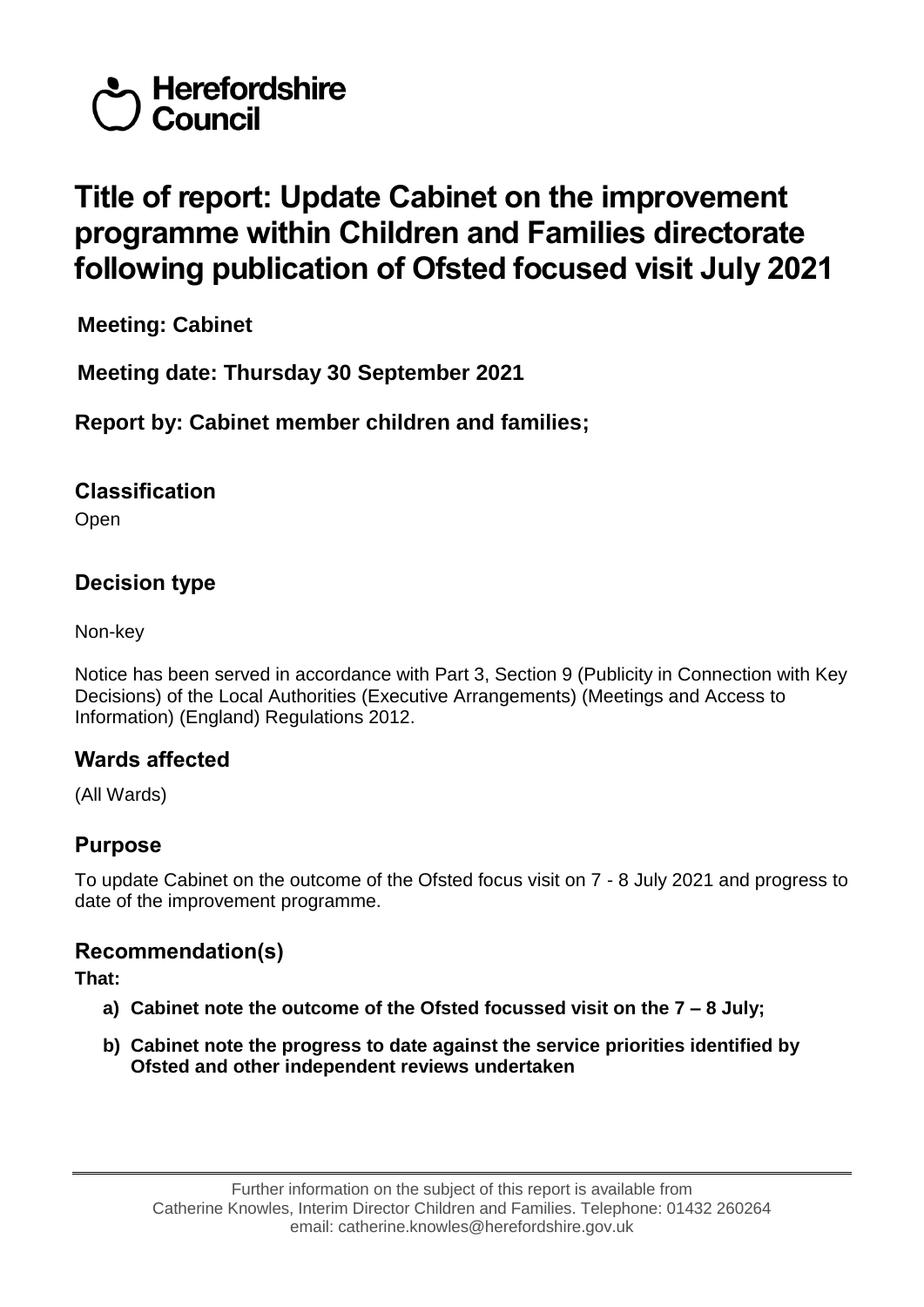### **Alternative options**

- 1. There are no alternative options.
- 2. The council is under duty to accept the outcome of the review and address the areas highlighted as part of the overall Children's improvement programme.

## **Key considerations**

#### **Background and introduction**

3. A planned focused visit took place on 7 July 2021, in line with the inspection of local authority children's services (ILACS) framework.

Ofsted's focus was on Children in Need or subject to a Child Protection Plan and looked at:

- thresholds
- step-up/step-down between children in need and child protection
- children on the edge of care
- 4. The focussed visit [outcome letter](https://files.ofsted.gov.uk/v1/file/50167833) was published on 17 August and identified three areas for priority action these being:
	- Address inconsistent and variable social work practice to ensure that children are the focus of assessments, planning and interventions.
	- The frequency and effectiveness of case supervision and the monitoring of children who are subject to child in need and child protection planning.
	- Shortfalls in case-holding capacity for social workers, including newly qualified social workers, to allow them to respond effectively to children in need of help and protection.
- 5. There is a requirement that Herefordshire Council submits an action plan to Ofsted that responds to the areas for priority action within 70 days of receipt of the letter. A draft operational action plan is in development with the final submission to Ofsted scheduled for early November 2021.
- 6. At the time of the focussed inspection, diagnostic reviews commissioned by the interim Director of Children and Families and the senior leadership team had already been undertaken or were underway. These diagnostic reviews have made several recommendations for improving services to children and families and are being drawn together with the Ofsted recommendations and included in one overall operational improvement plan.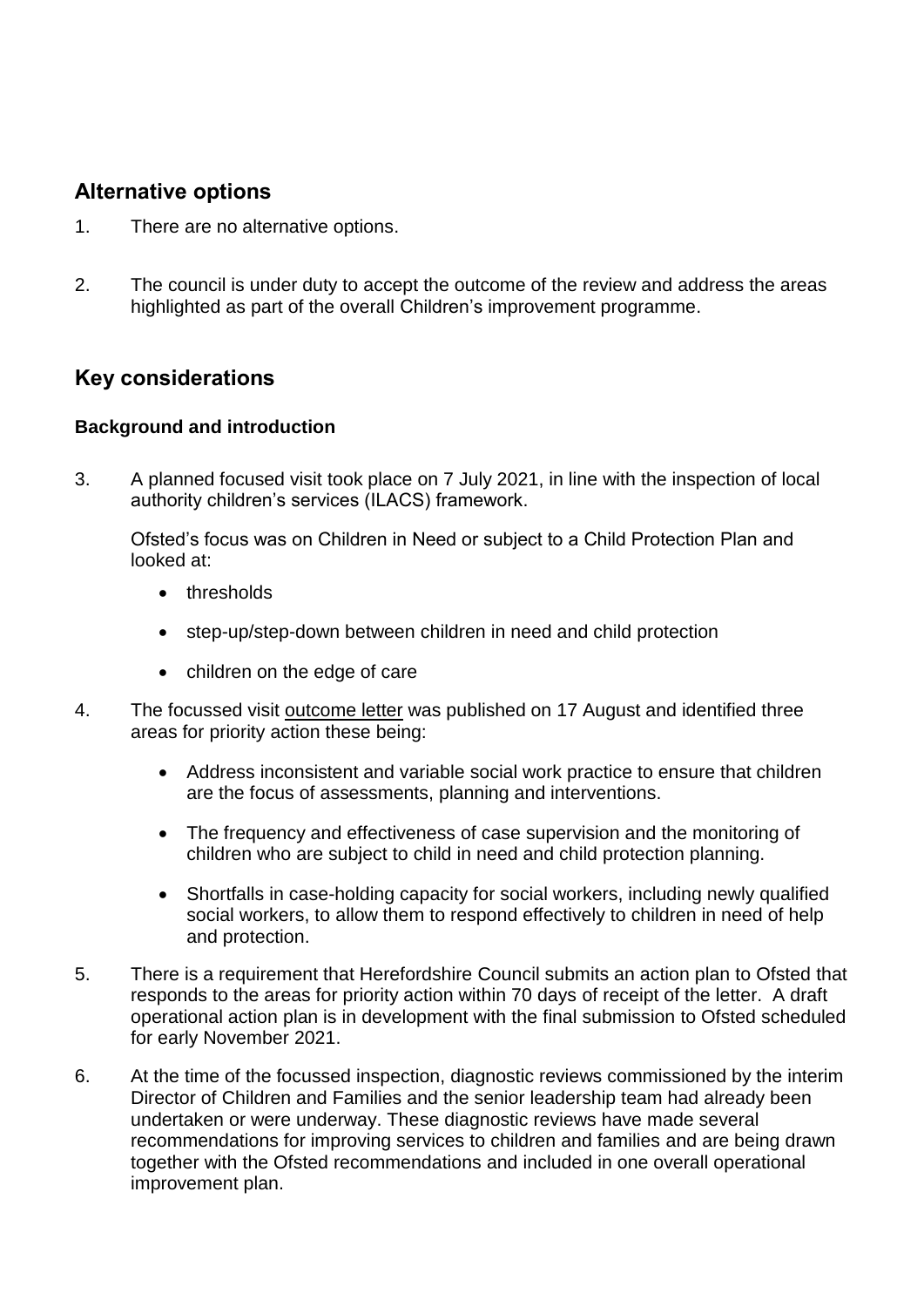Other reviews (to date) have included:

- Forensic review Independent, self-directed, evidence-based review of Herefordshire Children Social Care (CSC) business operation
- Review of Early Help
- Review of Children with Disabilities services
- Ongoing assurance audit of all open cases (up to 11 June 2021)
- Review of Special Guardianship (SGO)
- Improvement actions have also been collected from a range of performance and quality mechanisms, observation of practice and staff feedback
- 7. The Ofsted visit, review findings and audit outcomes are creating a comprehensive understanding of the strengths within social work practice and the areas for improvement.
- 8. This report aims to indicate the extent of the required improvement, the time needed to achieve sustainable change and the additional resources it is likely to take to embed good quality practice.

#### **Establishing the improvement framework**

- 9. There will be different levels of plans required within the overall improvement framework. A strategic plan that will be used by the Improvement Board to bring together improvement activity required across the council and the wider strategic partnerships and an operational action plan that will focus at the practitioner level work between the council and other statutory bodies. These will encompass the Ofsted priority actions.
- 10. The operational plan will be overseen by an operational board of officers chaired by the interim Director of Children and Families.
- 11. The operational plan will support and feed into the wider strategic improvement plan and will be overseen by the Improvement Board, chaired by the independent Department of Education (DfE) advisor.
- 12. The strategic improvement plan will be submitted to the DfE led Improvement Board for approval on 11 October 2021. The strategic and operational plan and an update on progress on the improvement activity will be presented to Cabinet on 28 October 2021.
- 13. Regular progress reports to Cabinet and full Council on the improvement programme will then follow the reporting cycle set out in the last cabinet report (3 June 2021).
- 14. The following activity has been undertaken as part of implementing the management framework to oversee the improvement programme:
	- Appointment of an independent DfE advisor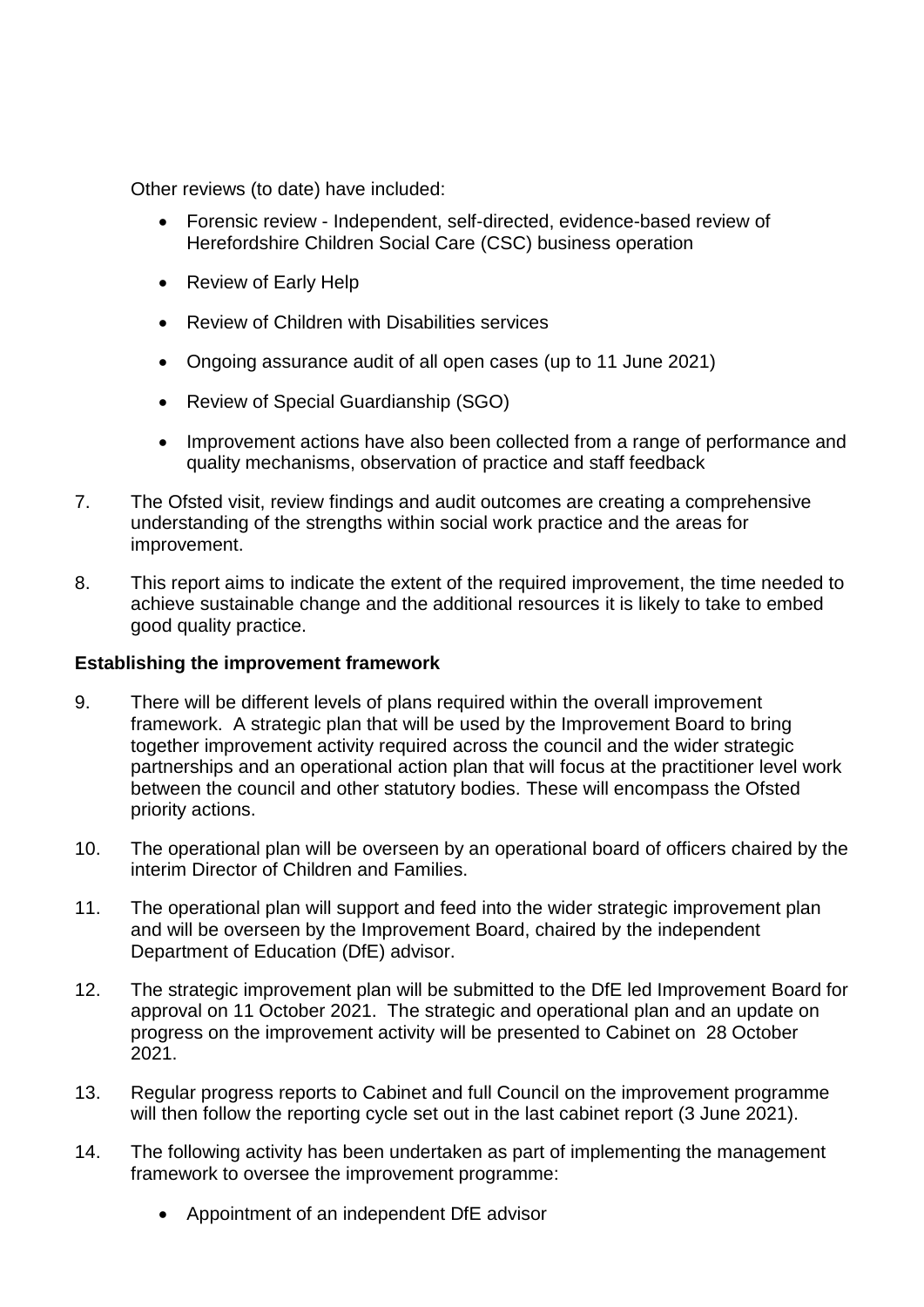- Establishment and commencement of the Improvement Board (multi agency and chaired by the independent advisor).
- Collaborative development of the strategic improvement plan (planned for approval in October 2021)
- Financial packages of support obtained from the DfE and Local Government Association (LGA)
- Telford and Wrekin Council (rated Outstanding by Ofsted) have been appointed as the sector led improvement partner (SLIP) to support the improvement programme
- Dedicated Improvement Director (Darryl Freeman) has now joined the organisation
- Project management approach and resources are aligned
- Establishment of a Resources board, chaired by the Section 151 officer to oversee spend allocation of additional funding made available to the service
- Permanent recruitment of the Director for Children and Families is now in progress with the selection process planned for October 2021

#### **Key findings and operational challenges**

- 15. The outcome of the Ofsted visit supported the findings and views of independent assessors recently commissioned as part of the improvement programme. Evidence gathered to-date through audits supports the Ofsted view that practice is heavily process driven, parental led and lacks a focus on children and their needs.
- 16. Diagnostic reviews and case audits have revealed that managers are not consistently demonstrating good management skills and expertise or exercising sound decision making. Weaknesses in management grip have resulted in inadequate support to create an environment for quality social work practice to flourish and practitioners not receiving the support and leadership they need to develop.
- 17. Managers and heads of service were overstretched. One cause of this is the removal of a layer of service management from within the structure some years ago. This weakness in the management structure has resulted in managers being overstretched and taking on roles in some cases without the necessary skills, knowledge and experience, or the support through a training and mentoring programme, to do so.
- 18. The service has functioned on predominately newly qualified social workers who have not received the support and direction required and yet were holding highly complex cases without the required experience.
- 19. Staff morale and confidence following the recent Ofsted visit, High Court judgements and ongoing diagnostic process is being impacted. This is also affecting staff retention during a time when recruitment (permanent and agency staff) of experienced social work practitioners is an ongoing challenge and made more acute due to: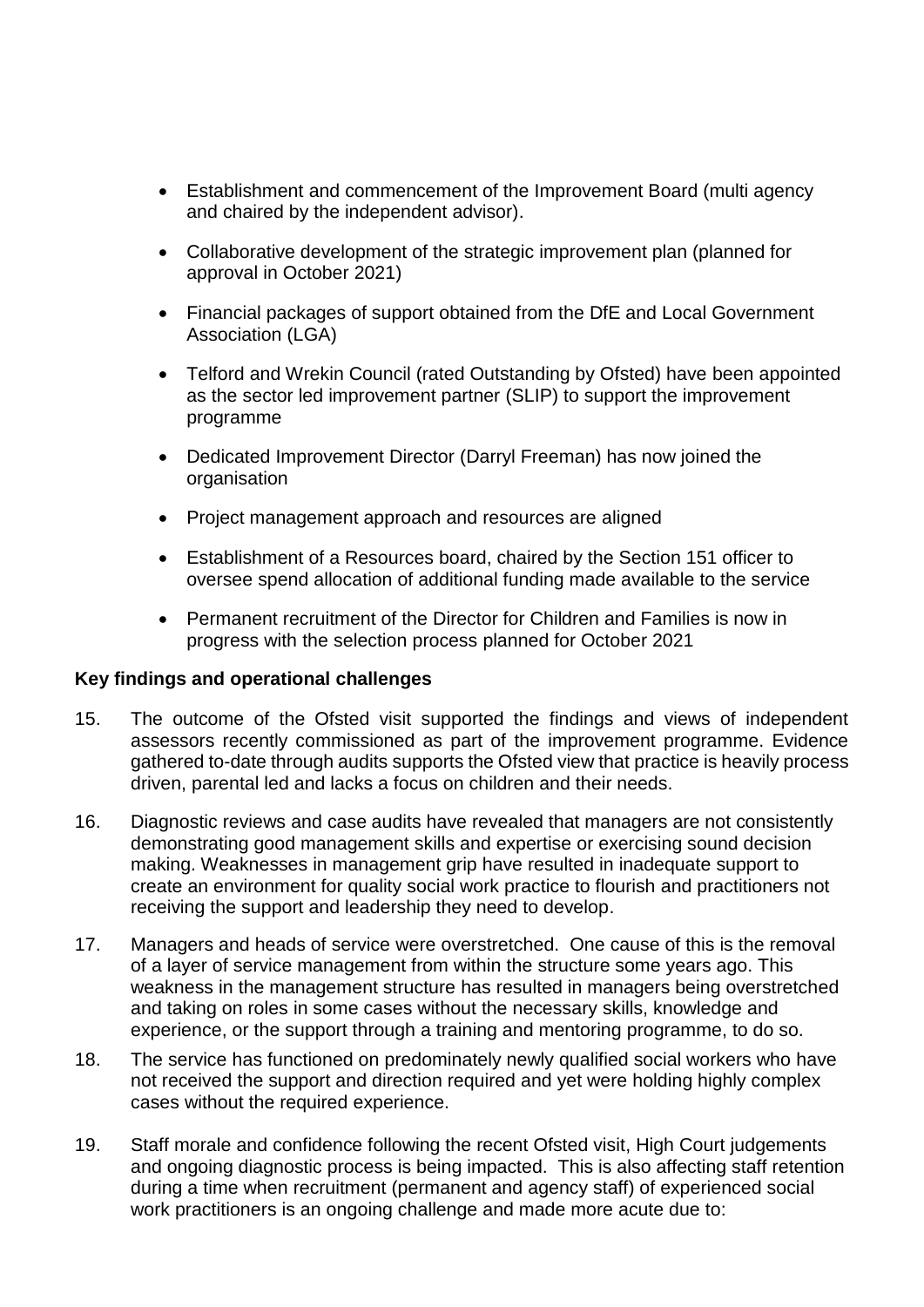- Herefordshire's commitment to the regional Memorandum of Understanding (MOU) regarding recruitment of agency workers. The rationale behind the MOU, was to ensure consistency across local authorities in the pay of agency workers, which prevented/avoided social workers moving around Local Authorities in the region.
- Location and accessibility of Herefordshire for travel
- Affordable rental and overnight accommodation
- Reputation
- 20. The tools and support available for social care practitioners are not effective and hamper the time available to devote to the children and families they are supporting.
- 21. Newly qualified social workers do not feel properly prepared and supported for the job and there is a lack of ongoing development and specialisation.
- 22. Social workers feel that their profession is undervalued, poorly understood and under constant media scrutiny, which makes it hard to do their jobs and can make it hard to attract new recruits into the profession.
- 23. The cost of children's social care is escalating and funding is increasingly absorbed by acute services and away from effective early help and support, reiterating calls for an increased investment and focus on prevention and early intervention. Change and improvements that are embedded and sustained through an early help model will take time and require cultural change across the system and with partners.
- 24. It should be noted that many of the challenges highlighted are symptomatic of wider issues within the sector, such as recruitment and retention of experienced social workers. This will compound the local issues faced by Herefordshire Council.

#### **Operational Improvement - Priority areas progress update:**

- 25. The priority operational action plan has ensured a focus on several critical activities to ensure progress across the improvement agenda, these include:
	- Development of a Quality Assurance Framework to ensure ongoing assurance processes are in place through the external project auditing team
	- 1-2-1 coaching and mentoring sessions for all managers to support improved auditing, shared understanding of audit outcomes, reflective practice, and management of risk
	- Away-day for service managers/heads of service as part of developing service area plans and agreeing performance dashboard data
	- Review and redevelopment of case panels to ensure senior management oversight and scrutiny of critical areas of practice
	- Practice workshops developed for all managers and social workers, delivered by managers, across children's services to support practice challenges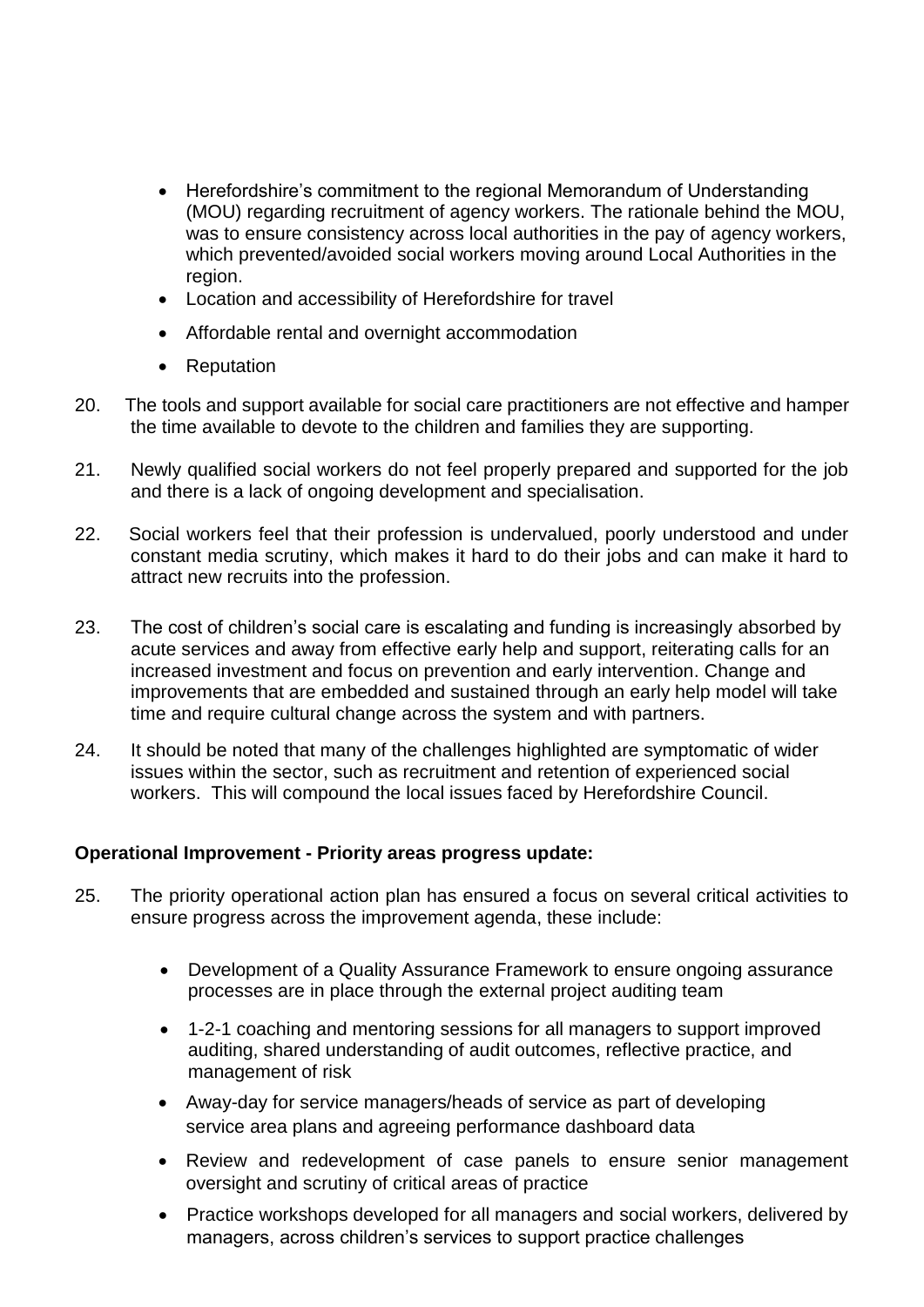- Development of tracking processes for children within the legal system and requiring adoption to ensure that timeliness is improve, the quality of practice reduces drift and delay for the child
- Re-alignment of some teams and services to ensure smooth transition of the journey of a child through the system
- Key leadership positions appointed to on an interim basis to stabilise structure and provide clear robust decision making on case work
- Surgeries with the social workers/team managers in the Assessment Service reviewing and reflecting on 304 cases. Closing the Loop support programme with all Team Managers with the Assessment service
- External review of the Early Help and Children with Disabilities services, undertaken by external former HMI consultants
- Management review and oversight of the Care Concerns Helpline set up in response to the recent High Court Judgement
- Review of Special Guardianship Orders undertaken by the external assurance team, brought in following the recent High Court Judgement
- Review of all open cases across the directorate up to and including 11 June 2021 undertaken by the external project auditing team. Current progress is around 50% of cases completed
- Three weekly all staff briefings led by the Director of Children's Services (which is well attended)
- Development needs assessment of front-line managers, Independent Review Officers /Child Protection chairs and Advanced Social Work Practitioner's through external consultants to inform training needs analysis
- Staff engagement mechanisms set up and baseline taken on current engagement levels

#### **Workforce Recruitment and Retention**

- 26. Recruitment and retention of staff has generally been good in respect of newly qualified social workers. There has been a rolling recruitment programme for qualified social workers, with permanent contracts being offered to social workers, many of whom have either already joined or are due to join the council shortly.
- 27. Recruiting workers to permanent posts has benefits of longer-term stability and financial savings. However, it is critical that within such recruitment, the same rigour and quality assurance process that is expected of the analysis and monitoring of practice is applied.
- 28. Whilst there has rightly been a drive to replace agency staff with a permanent workforce, which has subsequently seen a significant reduction in the use of agency staff from 56% in 2018 to 16% currently, as previously indicated this has not been without a cost to the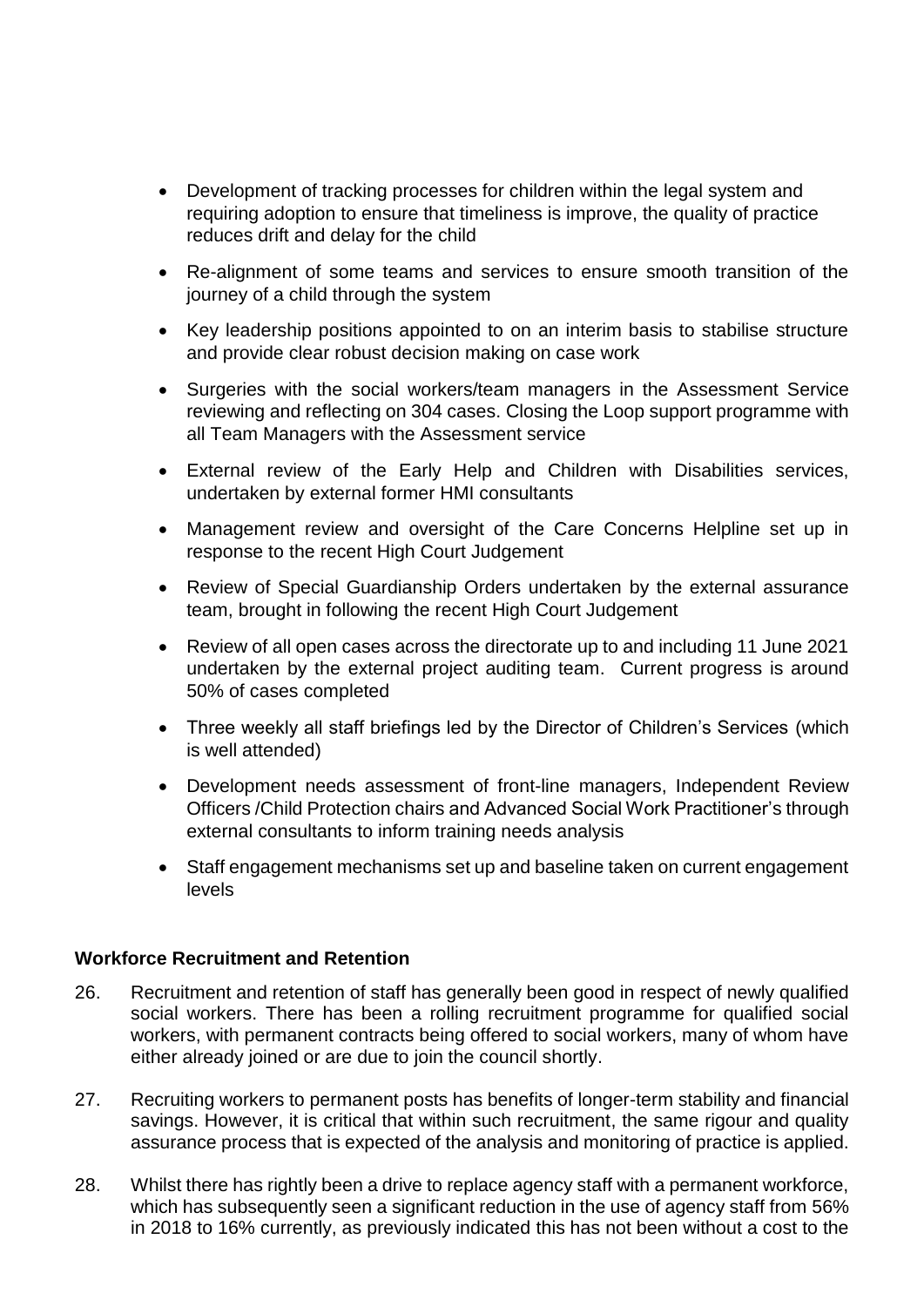service, namely, the experience and resilience of those staff that have been recruited to key positions.

- 29. For example: The current recruitment strategy does not appear to recognise the need to balance permanency with experience, which has left the service vulnerable. The combination of an inexperienced team manager group and removal in 2016 of critical service manager posts from the structure, resulted in too large spans of control for heads of service.
- 30. It is evident from the inspection focus visit, diagnostic and audit work that has been undertaken that the skill base of managers and some social workers is not at a level required to drive forward such a challenging improvement agenda, at the pace needed, to satisfy external scrutiny from the DfE and Ofsted. Although part of the strategy is rightly to develop and support all managers, the concern around current practice issues, cannot wait for this to be fully implemented.

#### **Interim Changes to Service Structure**

31. In order to provide additional capacity and stability, there have been some required changes to organisational structures with additional interim capacity at the assistant director level and a realignment of services to support this. The current interim structure and services are as follows:

#### **Children Safeguarding and Families Support Service (Assessment & Safeguarding)**

Includes Early Help, Early Help Hub, Domestic Abuse Hub, MASH, Assessment, Contextual Safeguarding Hub and the Child Protection and Court Service ad Edge of Care teams

#### **Corporate Parenting (Children in Care, Care Leavers, Fostering & Adoption)**

Includes Children in Care social work teams, Care Leavers teams, fostering team; Connected Carers & SGO Teams, Placement Team, Children Contact Service (Family Links) and Adoption links with the Regional Adoption Agency (RAA). Matrix management of team manager Children with Disabilities.

#### **Quality Performance Improvement & Partnerships**

Safeguarding & Review, Quality Assurance, Principal Social Worker, Academy, Safeguarding Partnership Business Unit, Local Authority Designated Officer.

#### **Education Development and Skills Children's and Families**

Schools, Adult Learning, Early Years, Send and Children with Disabilities, Education Business Intelligence unit.

#### **Social Work Processes and Practice:**

32. A review of our Care Experienced Children and Young People service identified significant weaknesses in placement planning, permanency, assessment, and care planning. Views, wishes and feelings of children are not routinely checked when placement decisions are being made and placement instability is significantly high for a small number of children.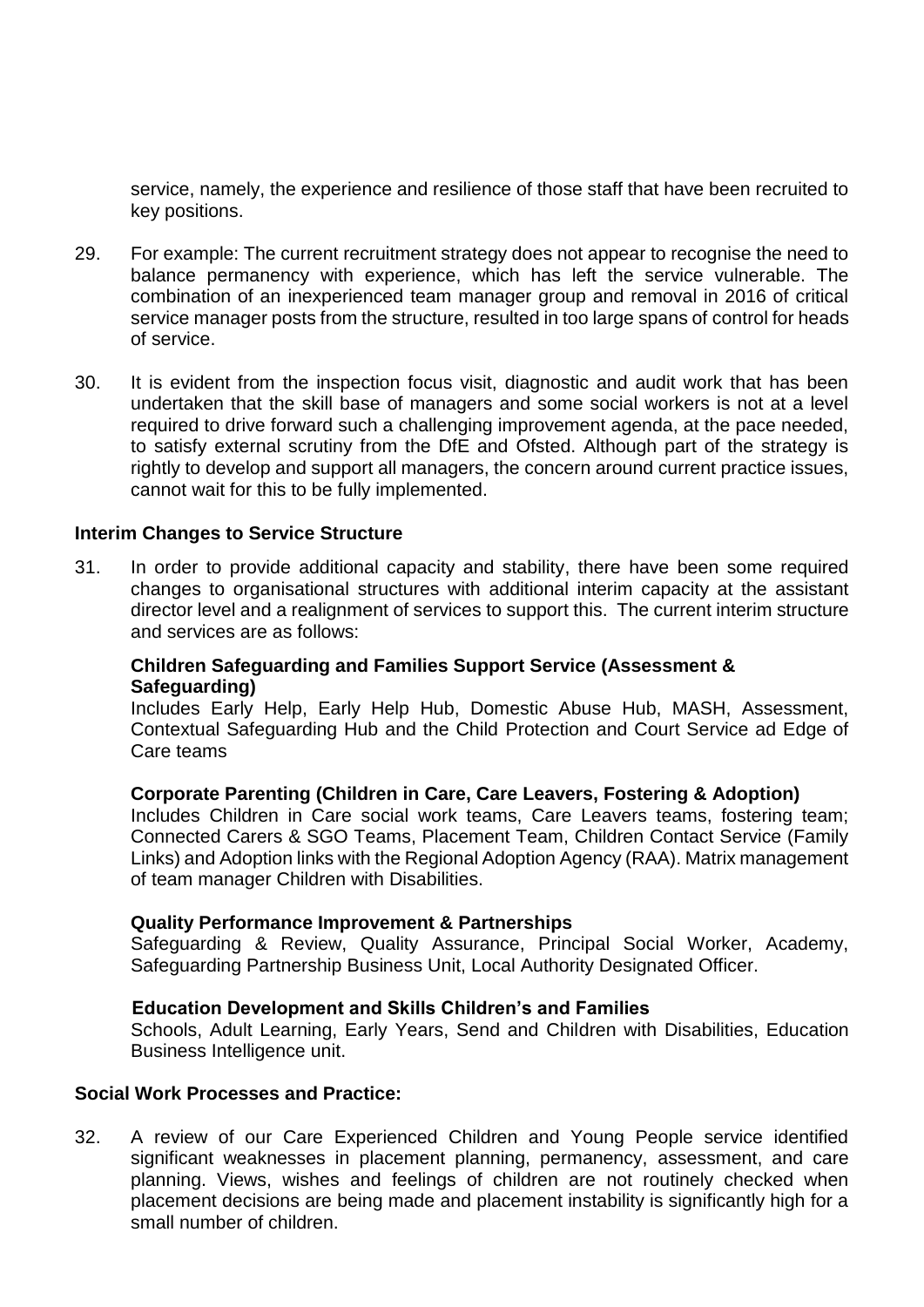- 33. There are significant and exceedingly worrying delays in completing pathway plans for young people preparing for adult life. For those young people with pathway plans, most of these plans are of poor quality and not informed by their aspirations. This weakness regarding pathway plans, however, is largely because they were completed by social workers who hardly knew the young person due to a transfer point at 16+. Immediate steps have therefore been taken to change this transfer point to address this shortfall. Issues relating to the quality of pathway planning are also being addressed.
- 34. Oversight management tracking has been introduced to tackle challenges relating to care planning and decision making. Although the impact of this oversight is too early to assess, it is evident that, from the cases reviewed so far, are starting to see a shift in the right direction. Furthermore, social workers in the 16+ team have been realigned as a Children in Care Team. This allows children to have one social worker and to belong to one team throughout their care experience.
- 35. The fostering service is currently underdeveloped and therefore immediate steps have been taken to develop the fostering service in compliance with the Fostering Services Regulations and National Minimum Standards. All foster carers are now allocated with a supervising social worker. A fit for purpose foster carers register as well as the 'Independent Fostering Panel Members Central List' are being developed. A comprehensive fostering service development and improvement plan is now in place to address the weaknesses identified.
- 36. The review of Special Guardianship (SGO) by the Independent Assurance Team identified significant weaknesses in assessment and support of SGO carers. In response to the findings and recommendations, a dedicated Permanence Team is being established and it is anticipated that this will be operational from September 2021.
- 37. The overall corporate parenting services in Herefordshire is currently underdeveloped. In response to this, a programme of action is being implemented from September 2021 to reorganise the service with the following as immediate strategic priorities:
	- Reconstitution and training of Corporate Parenting Committee/Board
	- Establishment of Children in Care and Care Leavers Council
	- Realignment of Participation Officer(s) to develop and drive Participation Strategy
	- Establishment of a Programme Board of officers to address Placement **Sufficiency**
- 38. Although overall the quality of social work practice is unsatisfactory, there are examples of some good practice and wherever good practice has been identified, staff are always commended and their work has been identified to share across the service as an exemplar as part of the ongoing improvement and development.
- 39. It is recognised that the service has been under significant pressure and capacity has been an issue but also that the pandemic has led to a different way of working for the past 18 months across the country and some of the issues are not specifically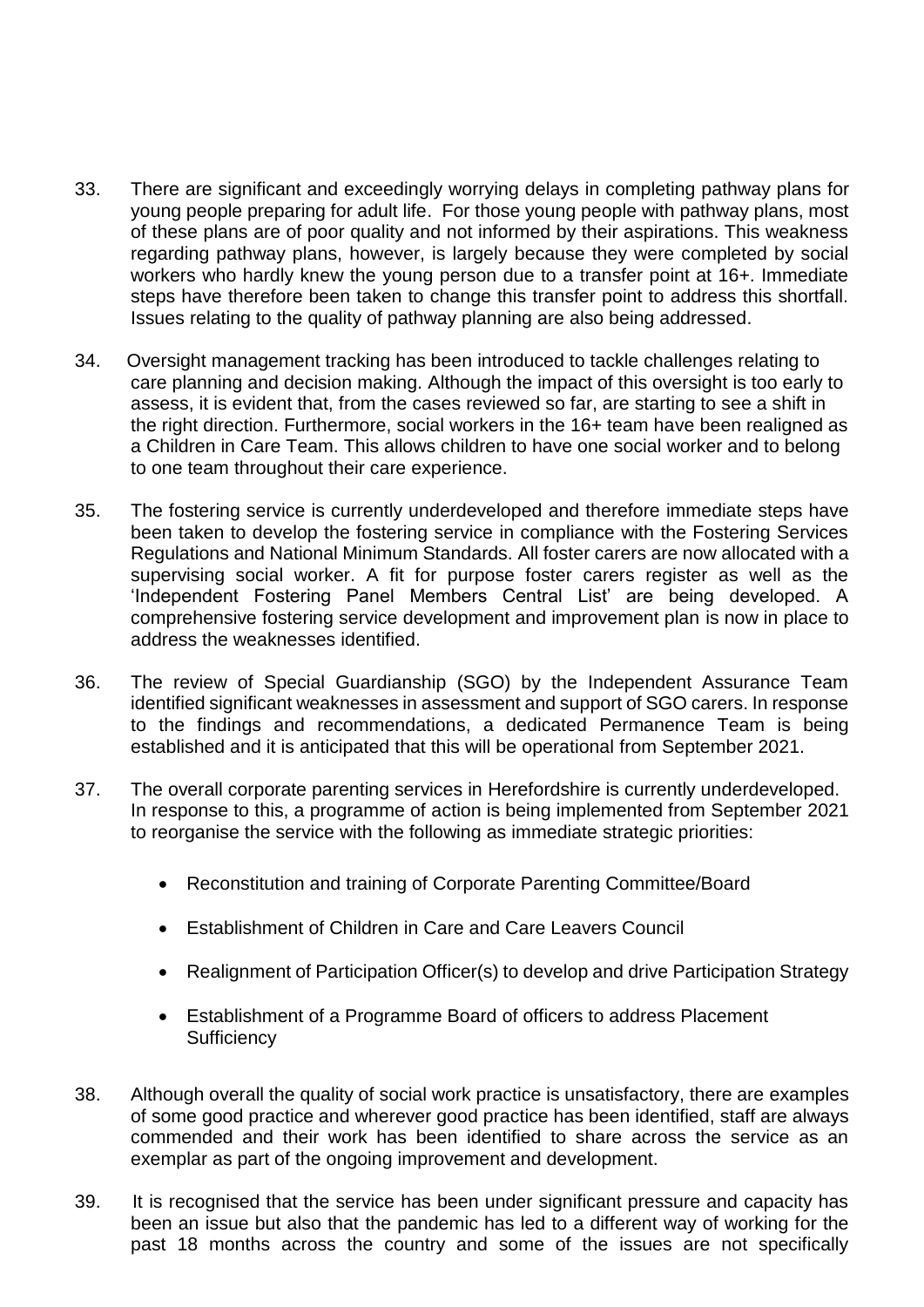Herefordshire's. Consideration is currently being given to the current working arrangements for key roles/teams and whether a return to the office be accelerated to support practice development.

- 40. It needs to be recognised and acknowledged that a refocus on practice will potentially result in a greater number of children progressing to assessment and potentially an increase in Initial Child Protection Conferences. This will have an impact on service capacity and will need to be monitored in order that appropriate timely action can be taken to address pressures. This will also need to be factored into medium term service structure planning.
- 41. The challenges identified above highlight the extent of the required improvement journey and this shift in culture and practice will take many years to achieve. The impact of changes at this stage are difficult to evidence but clear baselines are being obtained and mechanisms being put in place to enable ongoing measurement of impact.

# **Community impact**

- 42. The notice requiring improvement will have a direct and indirect effect on the lives of both current and future children and families in Herefordshire.
- 43. The county plan 2020-2024 includes the ambition to 'strengthen communities to ensure everyone lives well and safely together', specifically the council aims to:
	- Ensure all children are healthy, safe and inspired to achieve;
	- Ensure that children in care, and moving on from care, are well supported and make good life choices; and
	- Protect and improve the lives of vulnerable people.

### **Environmental Impact**

44. There are no specific environmental impacts arising from this report. The work of the committee will be undertaken with consideration to minimise waste and resource use in line with the council's Environmental Policy.

### **Equality duty**

45. Under section 149 of the Equality Act 2010, the 'general duty' on public authorities is set out as follows:

A public authority must, in the exercise of its functions, have due regard to the need to:

a) eliminate discrimination, harassment, victimisation and any other conduct that is prohibited by or under this Act;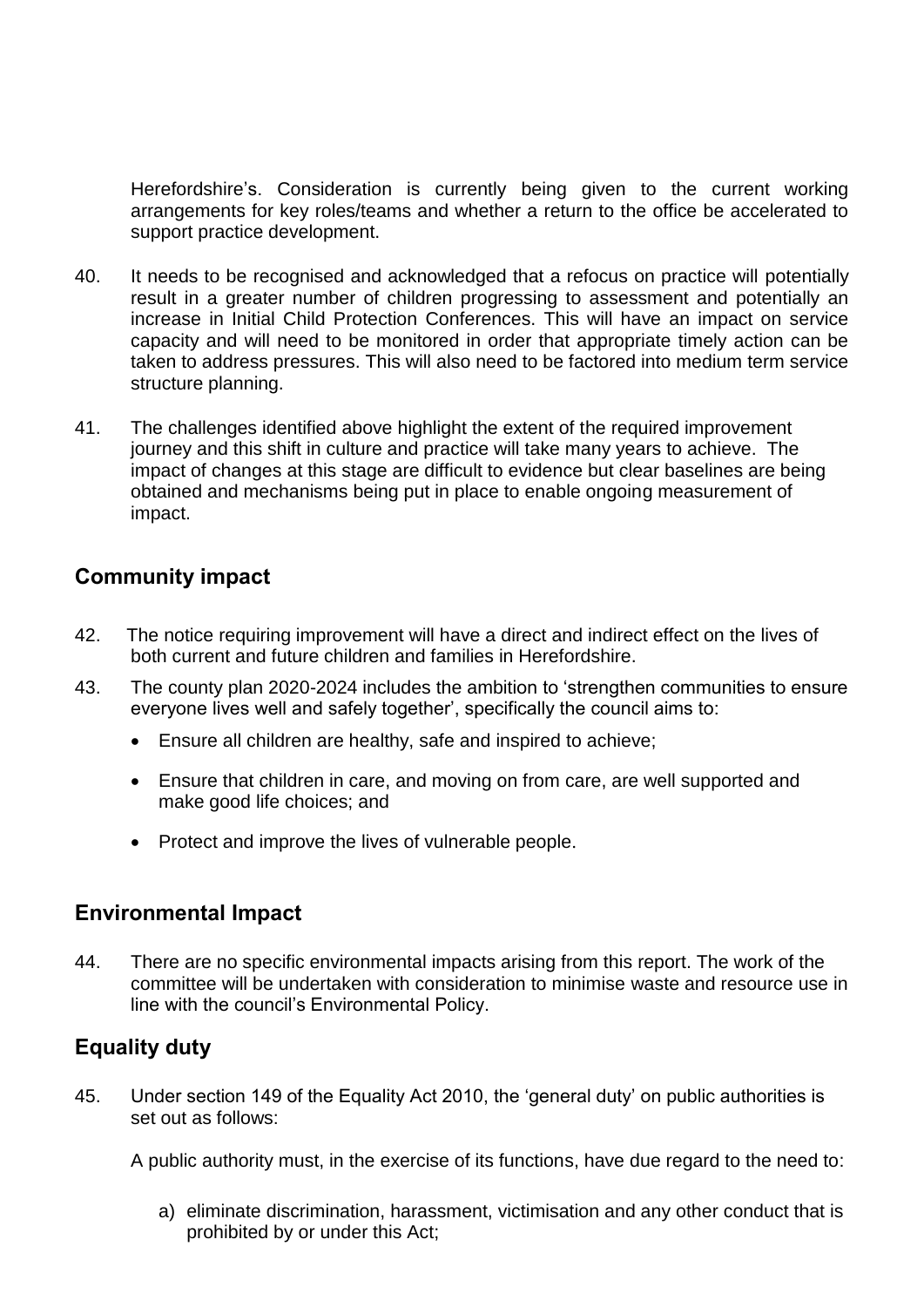- b) advance equality of opportunity between persons who share a relevant protected characteristic and persons who do not share it;
- c) foster good relations between persons who share a relevant protected characteristic and persons who do not share it.
- 46. The Equality Act 2010 established a positive obligation on local authorities to promote equality and to reduce discrimination in relation to any of the nine 'protected characteristics' (age; disability; gender reassignment; pregnancy and maternity; marriage and civil partnership; race; religion or belief; sex; and sexual orientation). In particular, the council must have 'due regard' to the public sector equality duty when taking any decisions on service changes.

### **Resource implications**

- 47. There are significant revenue resource implications for the improvement work required. There are no expected capital resource implications.
- 48. The resource implications are not included in the base budget. The current additional resource allocation of £5.2m across all services; including direct children services and corporate support services is expected to increase. A report on the expected financial implications will be included as part of the improvement plan papers to Cabinet in October 2021. Spend/commitments to the end of August were £1,875k of which £1,463k was Children and Families, £179k Legal, £203k HR and £30k Communications.

#### **Current allocation**

| <b>Revenue or Capital cost of</b><br>project (indicate R or C) | 2021/22 | 2022/23 | <b>Future</b><br>Years | Total |
|----------------------------------------------------------------|---------|---------|------------------------|-------|
|                                                                | £000    | £000    | £000                   | £000  |
| <b>Improvement Board</b>                                       | 130     | 130     |                        | 260   |
| <b>Support for families</b>                                    | 100     | 100     |                        | 200   |
| Legal                                                          | 551     | 551     |                        | 1102  |
| <b>External legal fees</b>                                     | 525     | 325     |                        | 850   |
| Human resources support                                        | 364     | 289     |                        | 653   |
| Assurance and transformation                                   | 292     | 85      |                        | 377   |
| Interim staffing                                               | 890     | 890     |                        | 1780  |
|                                                                |         |         |                        |       |
| <b>TOTAL</b>                                                   | 2,852   | 2,370   |                        | 5,222 |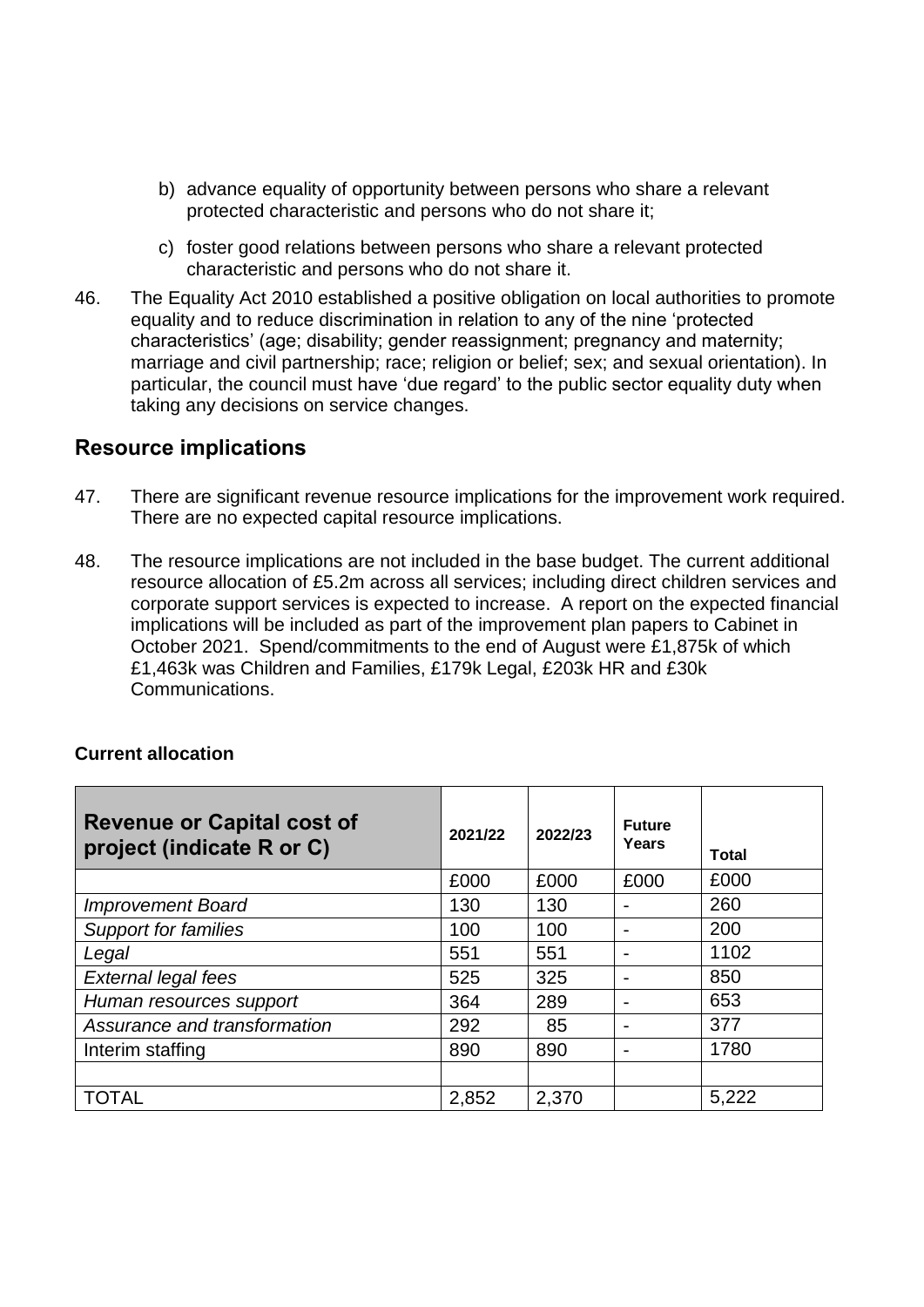| <b>Funding streams (indicate</b><br>whether base budget / external /<br>grant / capital borrowing) | 2021/22 | 2022/23 | <b>Future</b><br>Years | Total |
|----------------------------------------------------------------------------------------------------|---------|---------|------------------------|-------|
|                                                                                                    | £000    | £000    | £000                   | £000  |
| Ear marked reserves                                                                                | 2,852   | 2,370   |                        |       |
| DfE grant                                                                                          | 214     |         |                        |       |
|                                                                                                    |         |         |                        |       |
|                                                                                                    |         |         |                        |       |
| <b>TOTAL</b>                                                                                       | 3,066   | 2,370   |                        |       |

| <b>Revenue budget implications</b> | 2019/20 | 2020/21 | <b>Future</b><br>Years | <b>Total</b> |
|------------------------------------|---------|---------|------------------------|--------------|
|                                    | £000    | £000    | £000                   | £000         |
|                                    |         |         |                        |              |
|                                    |         |         |                        |              |
| <b>TOTAL</b>                       |         |         |                        |              |

Further bids of approximately £1.5m have been made to the DfE for further grant funding.

### **Legal implications**

- 49. The Council has been issued with a non-statutory improvement notice by the Department for Education on 18 May 2021. To comply with this notice the Council must comply with a number of measures and to summarise these include:
	- Secretary of State Appointment of an Improvement Advisor **Completed**
	- Implementation of an Improvement plan **in progress**
	- Establishment of an Improvement Board with an independent chair (to be set up and chaired by the DfE Improvement Adviser) - **Completed**
	- Officials or advisers from the Department of Education will undertake reviews of progress against the improvement plan at least every six months and more regularly where appropriate - **The first review is scheduled for October 2021**
	- The Department will offer dedicated improvement support through its Partners in Practice arrangements and may consider additional requests for support as part of the review process - **Complete and in progress**
	- The Improvement Adviser will provide to the Department, 6 weekly reports of progress or concern against the areas set out in this notice; and progress against the improvement plan; and any other such information relevant to the improvement journey - **Complete and in progress**